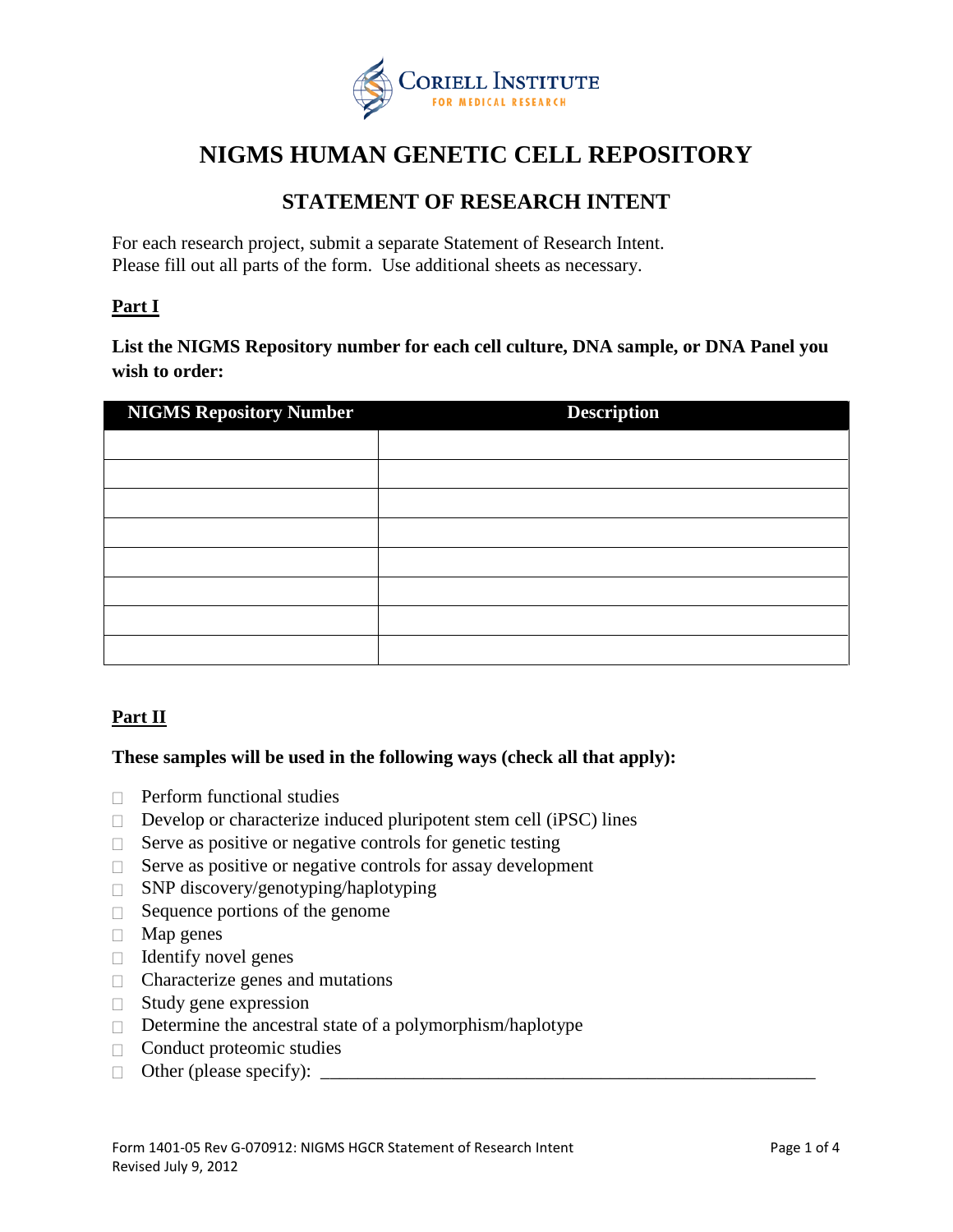

### **Part III**

**Describe more specifically the study or studies you will conduct using these samples. (You may type and attach the description, or include a copy of the abstract of your research grant that describes the project). If, in the future, you plan to use these samples for a purpose different from what you provide here, you must submit another Statement of Research Intent. There will be no additional charge.**

### **Part IV**

### **Provide information about proposed sharing of personally identifiable genetic information (PIGI)[1](#page-1-0) with individuals outside your laboratory:**

- $\Box$  PIGI will not be generated
- $\Box$  PIGI will not be shared with individuals outside my laboratory
- $\Box$  PIGI will be shared with another investigator<sup>[2](#page-1-1)</sup>
- $\Box$  PIGI will be deposited in a controlled-access database
- $\Box$  PIGI will be deposited in an open-access, public database<sup>[3](#page-1-2)</sup>
- Other (please specify): \_\_\_\_\_\_\_\_\_\_\_\_\_\_\_\_\_\_\_\_\_\_\_\_\_\_\_\_\_\_\_\_\_\_\_\_\_\_\_\_\_\_\_\_\_\_\_\_\_\_\_\_\_

<span id="page-1-0"></span><sup>&</sup>lt;sup>1</sup> PIGI includes, but is not limited to: whole-genome microarray genotyping data, whole-exome sequence data, whole-genome sequence data, and other genetic data that could potentially be used to identify an individual.

<span id="page-1-1"></span> $2$ <sup>2</sup> The investigator(s) with whom PIGI will be shared must submit a completed NIGMS Human Genetic Cell

<span id="page-1-2"></span>Repository Statement of Research Intent Form.<br><sup>3</sup> Please note that it is permitted to deposit PIGI in an open-access public database for only a small subset of NIGMS Human Genetic Cell Repository samples. Click [here](http://ccr.coriell.org/Sections/Collections/NIGMS/pigi_consented.aspx?PgId=745&coll=GM) for a list of these samples.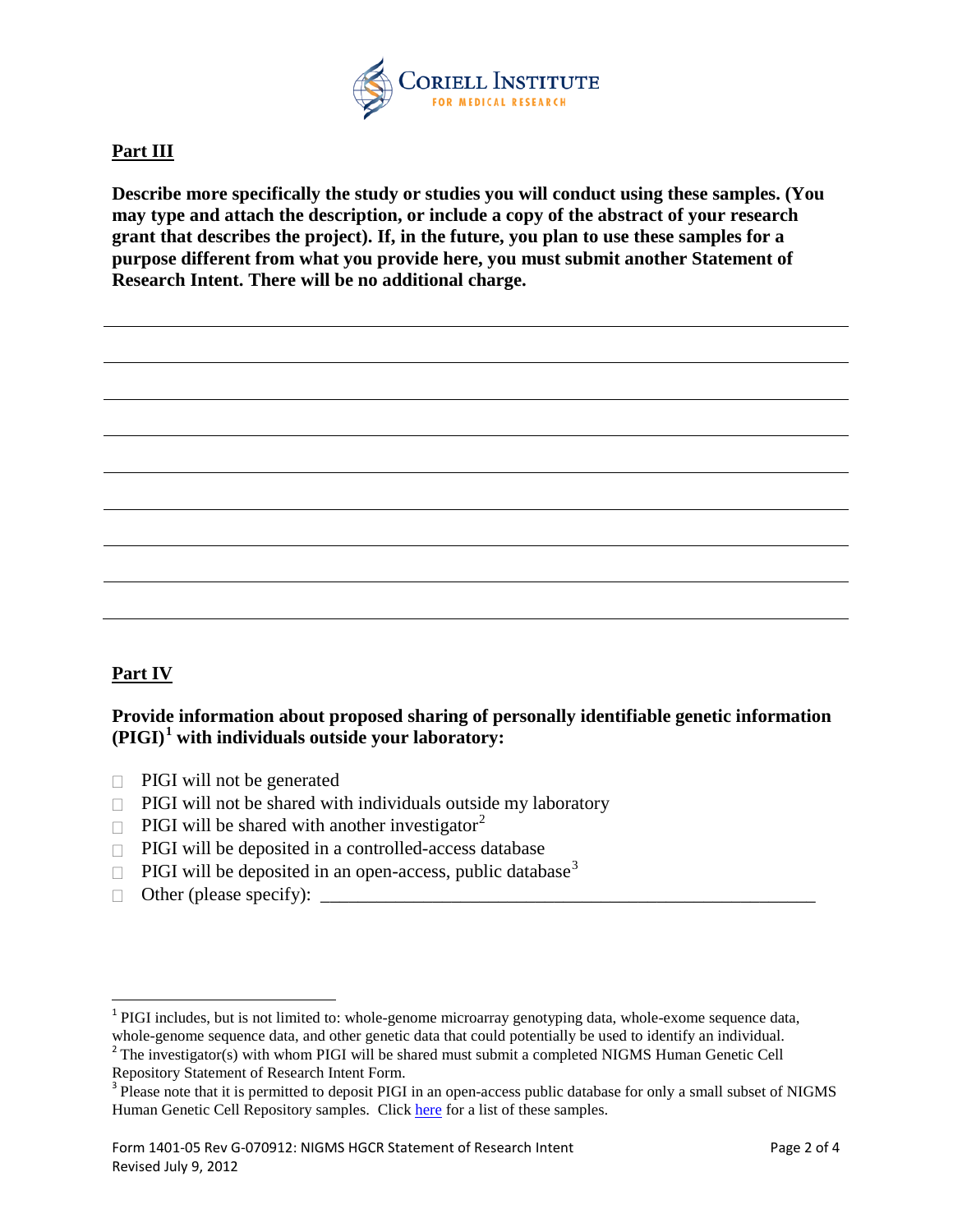

**Describe specifically intended PIGI sharing, indicating with whom you propose to share the data and what type of PIGI will be shared (e.g., whole-genome microarray data, wholegenome sequence data, etc.):**

### **Part V**

### **Provide information about who will be using the samples:**

- $\Box$  These samples will be used only in my laboratory.
- $\Box$  These samples will be shared with one or more investigators for a single research study.
- $\Box$  These samples will be shared within a multi-user core facility.
- $\Box$  These samples will be distributed as aliquots or derivatives for use as biological standards.
- $\Box$  These samples will be shared as a Highly Unique Resource.

### **Name(s) of any collaborating investigator(s):**

**Describe specifically the nature of any proposed secondary distribution:**